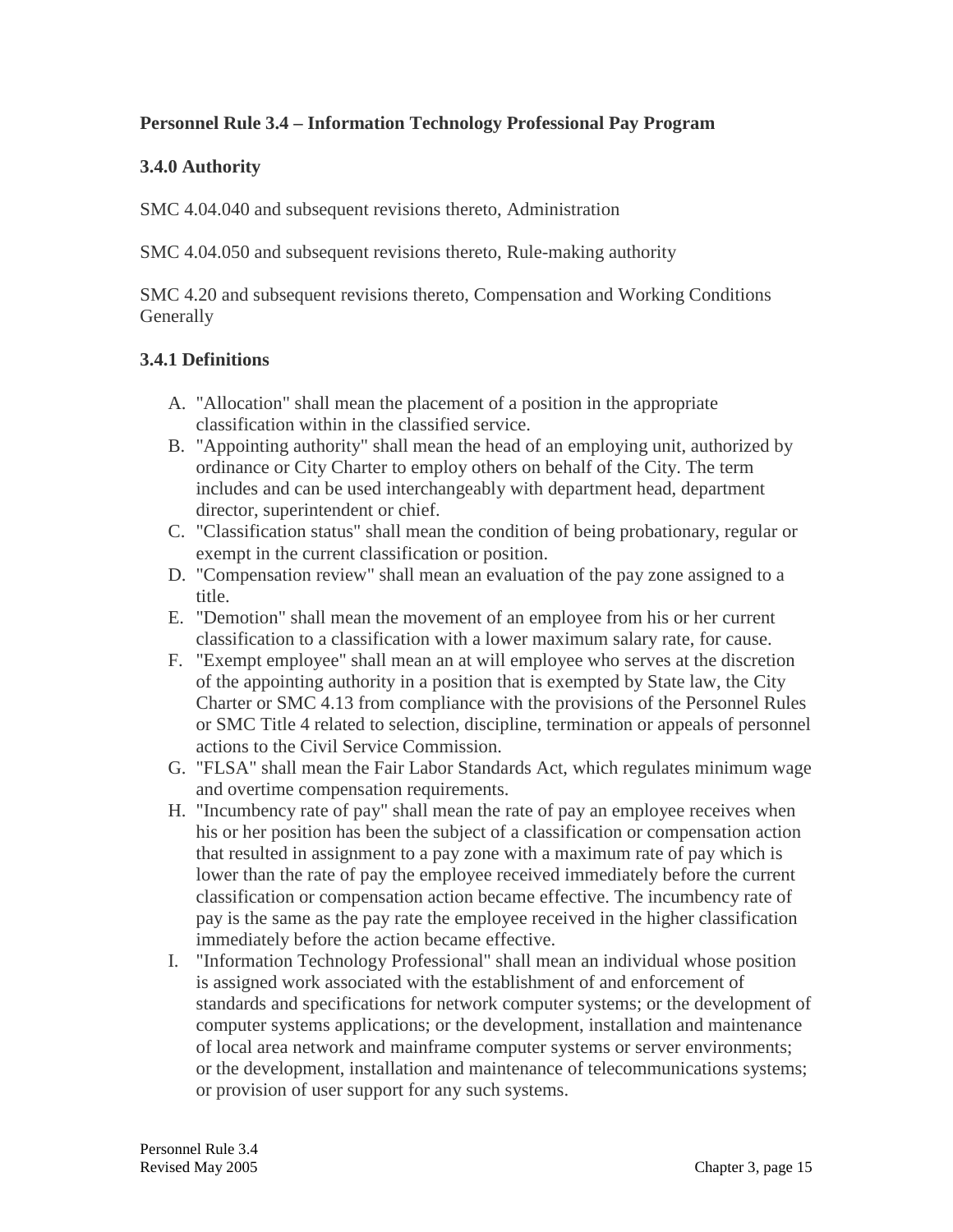- J. "Information Technology Professional Pay Program" shall mean a pay delivery system for individuals in positions allocated to Information Technology Professional A, B, or C or designated as Information Technology Professional A Exempt, B Exempt or C Exempt.
- K. "Lateral movement" shall mean the movement of an employee from one position to another position in the same classification or with the same pay zone.
- L. "Market adjustment" shall mean an adjustment to the employee's pay rate that the appointing authority may approve in response to a structure adjustment.
- M. "Pay program" shall mean a grouping of job titles that are compensated using the same pay structure and placement and progression rules.
- N. "Pay zone" shall mean the span of possible pay rates defined by the minimum rate of pay and the maximum rate of pay established for each Information Technology Professional class or title.
- O. "Premium" shall mean a pay adjustment of up to 25% above the maximum pay rate of the pay zone established for Information Technology Professional A that is granted in recognition of technical skills that are in high demand and limited supply.
- P. "Seattle Human Resources Director" shall mean the director of the Seattle Department of Human Resources or his or her designated management representative.
- Q. "Promotion" shall mean an appointment to a classification or position with a higher maximum pay rate than the classification from which the employee is appointed, that occurs subsequent to an employee's initial appointment.
- R. "Reduction" shall mean the non-disciplinary movement of an employee from a higher-paid classification to a lower-paid classification at the request of the employee to be reduced, or by the appointing authority of his or her designated representative, for reasons of organizational change, reduction in force, poor job match or to accommodate an injured or disabled worker.
- S. "Regularly appointed employee" shall mean an individual who has a probationary, regular or exempt appointment to a position of City employment.
- T. "Salaried employee" shall mean an employee who is not covered by the overtime provisions of the Fair Labor Standards Act who regularly receives each pay period a predetermined amount constituting all or part of compensation. This base salary cannot be reduced because of variations in the quality or quantity of work performed.
- U. "Structure adjustment" shall mean an adjustment to the salary structure based on a labor market analysis of selected benchmark titles in the Information Technology Professional Pay Program.

# **3.4.2 Application of this Rule**

- A. This Rule applies to regularly appointed employees in positions that are compensated under the Information Technology Professional Pay Program.
- B. For regularly appointed employees who are represented under the terms of a collective bargaining agreement, this Rule prevails except where it conflicts with the collective bargaining agreement, any memoranda of agreement or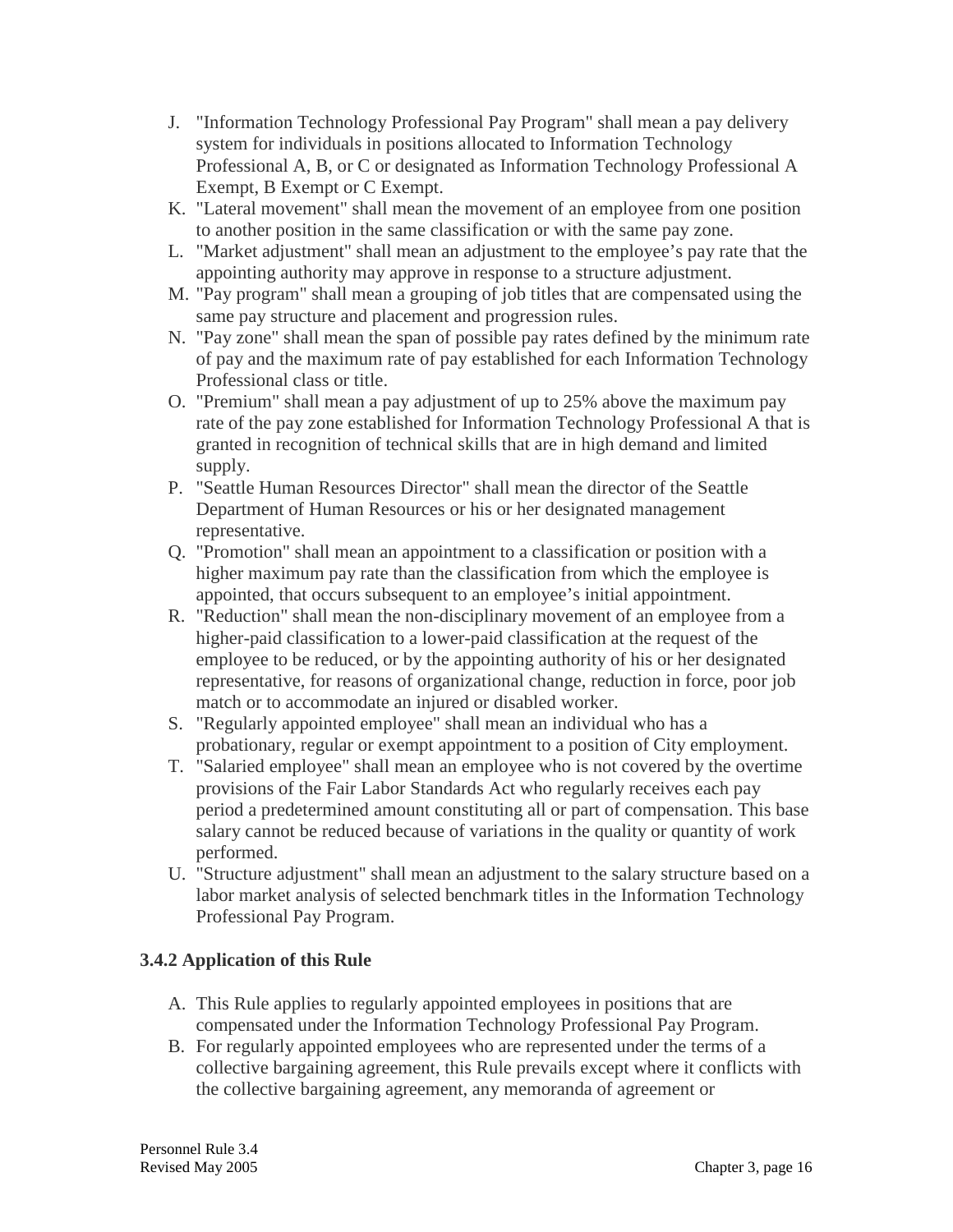understanding signed pursuant to the collective bargaining agreement, or any recognized and established practice relative to the members of the bargaining unit.

- C. This Rule does not apply to individuals who are employed under the terms of a grant that includes compensation provisions that conflict with this Rule.
- D. This Rule does not apply to individuals hired by the City on a temporary, intermittent or seasonal basis, or for a work schedule of fewer than 20 hours per week, nor does it apply to individuals hired under contract to the City.
- E. Appointing authorities may establish written policies and procedures for the implementation and administration of this Rule to facilitate the management of the personnel system within their employing units, provided that such procedures do not conflict with the provisions of this Rule.

# **3.4.3 Assignment of Pay Zone**

- A. The Seattle Human Resources Director shall determine the number and structure of pay zones for the Information Technology Professional Pay Program. This determination will be based on criteria established by the Seattle Human Resources Director, which may include but need not be limited to recruiting and retention problems, relevant labor markets, internal comparisons, and scope and complexity of assigned work. The City Council must legislate and the Seattle Human Resources Director shall publish all new titles and compensation rates.
- B. The Seattle Human Resources Director may conduct a compensation review for an Information Technology Professional Pay Program pay zone when the appointing authority or the position incumbent(s) in the pay zone provides evidence of need, or when otherwise deemed necessary by the Seattle Human Resources Director. The City Council must legislate a change to existing pay zone parameters.
- C. The pay zone set by the Seattle Human Resources Director may not be appealed.

### **3.4.4 Assignment to Pay Zone**

The Seattle Human Resources Director shall determine the pay zone assignment for all Information Technology Professional positions.

### **3.4.5 Base Salary Determination**s

A. The appointing authority shall recommend base salary rates for employees in Information Technology Professional Pay Program positions. Base salary rates cannot exceed the maximum pay rate of the relevant pay zone. The base salary determination shall be based on consistent application of criteria that address, as appropriate, the growth or reduction of position responsibilities, recruiting or retention issues, market parity, internal alignment, and individual learning curve. Only the relevant criteria need be considered for each position. The appointing authority may evaluate at any time any Information Technology Professional position within his or her employing unit for current or prospective base salary adjustments based on any or all of these criteria. Prior to implementing a base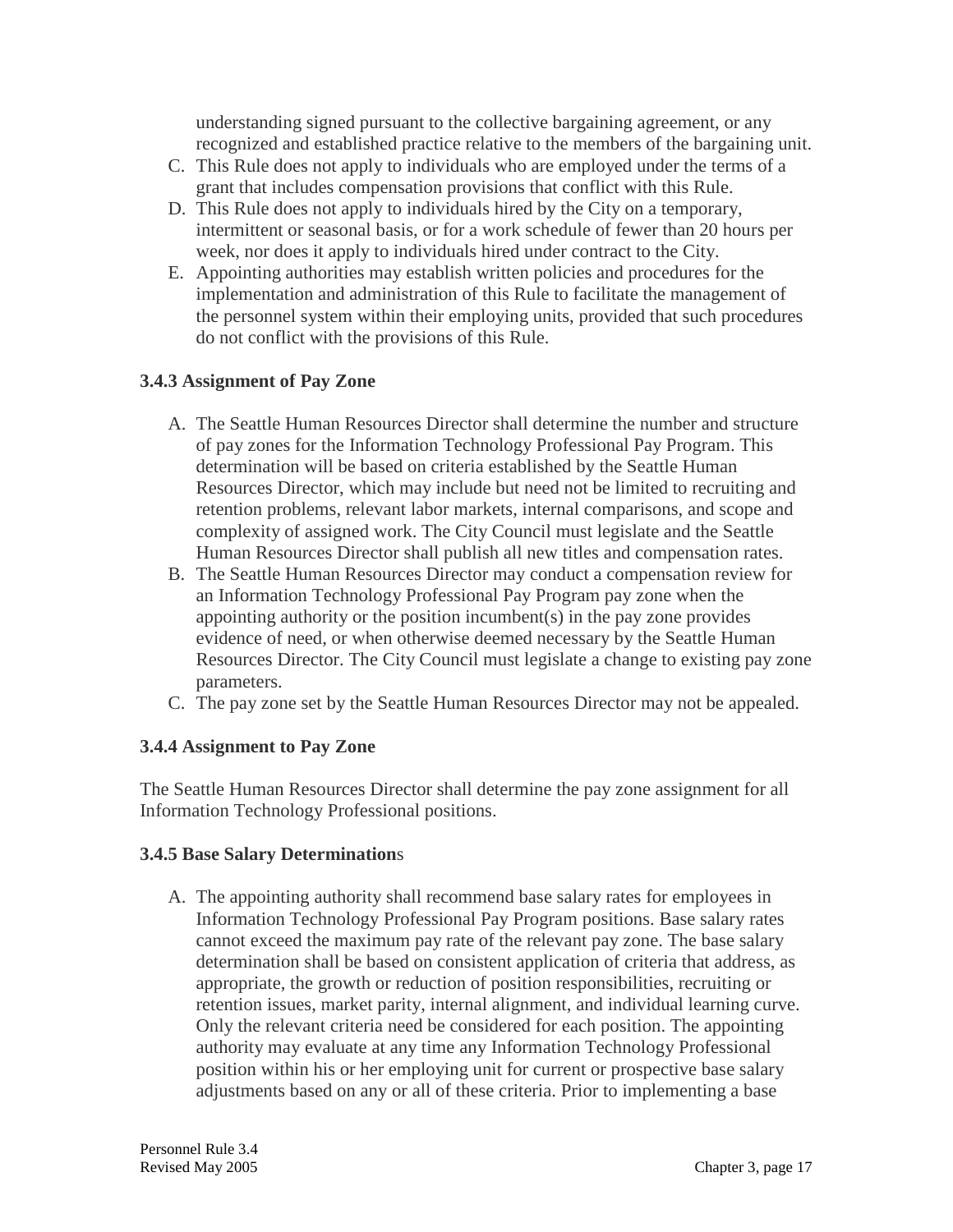salary recommendation, the appointing authority must obtain the approval of the Seattle Human Resources Director.

- B. The appointing authority may submit a recommendation to the Information Technology Compensation Committee, consisting of the City's Chief Technology Officer and Seattle Human Resources Director or their designated representatives and other management representatives, to award to any employee in an Information Technology Professional A position a premium not to exceed 125% of the maximum pay rate of the pay zone. The Seattle Human Resources Director shall have final authority to approve or deny a premium recommendation.
	- 1. The premium shall be in recognition of technical skills that are unusually rare in the relevant labor pools and for which the City has a current need.
	- 2. The premium will be withdrawn when the value to the City of the skill(s) it recognizes diminishes. There is no incumbency rating associated with the withdrawal of the premium.
	- 3. Application or withdrawal of the premium may affect the position incumbent's classification status.
- C. In the event that the nature, scope and complexity of duties and responsibilities assigned to a position change sufficiently that the position can no longer be compensated within the allocated pay zone, the appointing authority promptly shall request a formal classification review of the position.
- D. An employee whose current rate of pay upon first appointment or allocation to Information Technology Professional exceeds the maximum rate of pay established for the pay zone shall receive the incumbency rate of pay, with no increases or adjustments thereto, until the maximum rate of the lower pay zone is equal to or exceeds the incumbency rate of pay or until the employee leaves the classification, whichever is earlier. The incumbency rate shall be maintained only as long as the duties assigned are commensurate with the rate of pay.

### **3.4.6 Effect of Classification or Compensation Change**

- A. The appointing authority may set base pay within the new pay zone for an Information Technology Professional who promotes, reduces, accepts a lateral movement, or is demoted to a position in a different Information Technology Professional pay zone, as provided by Rule 3.4.5 (A).
- B. An Information Technology Professional who promotes, reduces, accepts a lateral movement or is demoted to a position outside the Information Technology Professional Pay Program, or whose position is reclassified or reallocated to a classification or title outside the Information Technology Professional Pay Program, shall have his or her salary placement and wage progression governed by the rules of the relevant compensation program.
- C. There is no retroactivity associated with an employee's change in FLSA status from hourly to salaried as a result of a classification or compensation change. No salary adjustment is owed the employee on any overtime compensation he or she was paid during the period of retroactivity. However, if an employee's FLSA status changes from salaried to hourly as a result of a classification or